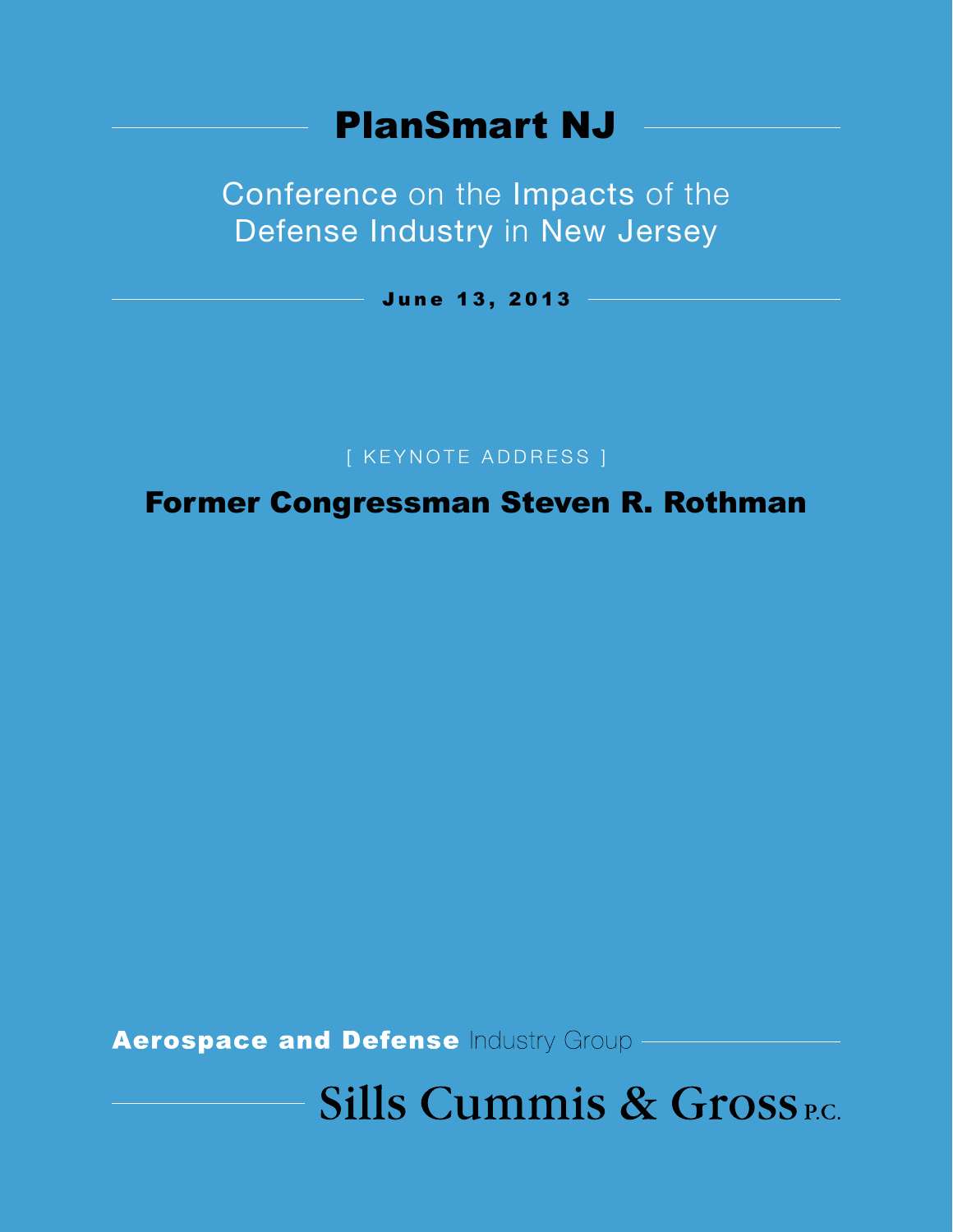#### **Good morning.**

Please allow me to first thank PlanSmart NJ for inviting me to be a part of today's Conference on the Impacts of the Defense Industry in New Jersey, specifically on *"*How Can Regional Planning, Strengthen NJ's Aerospace and Defense Sector?"

Also, please allow me to thank Lucy Vandenberg, Ann Brady and Freeholder Director Donnelly for all of their help… And greetings to all of today's Speakers, Panelists and Dignitaries.

In my 30 minutes up here, I'd like to talk about the following 4 subjects:

- 1. What Are The Challenges Facing the Entire National Defense Industry?
- 2. What Has NJ Suffered, in Similar Situations in the Past?
- 3. What Threats Face Our NJ Defense Related Industries Today and In The Foreseeable Future?
- 4. How Can We Effectively Address These Threats?

**BY WAY OF INTRODUCTION,** and knowing of Plan Smart's mission, of using both land use planning and regional cooperation in moving New Jersey forward in a Smart direction, I just thought I'd remind those of you who didn't know, that when I came out of law school some 36 years ago, I got involved in local Englewood, New Jersey politics and when I turned 30, began my first of two elected terms as Mayor of that great city, not only serving on the Planning Board, but appointing it. Recommending nearly all the members of the Zoning Board and Supervising the redrafting of our City's Master Plan.

In those turbulent years, we were able to cut the tax rate, create unprecedented public-private developments that resulted in making Englewood the hottest place to build in Bergen County at the time. We also left Englewood with a \$4 million dollar surplus and the best bond rating of any community in all of Bergen County.

And yes, by the way, I also served for 16 years, (8 terms) in the US House of Representatives—8 of those years on the Appropriations, Defense Subcommittee. That Subcommittee on Defense, literally recommended all of the military spending for the United States of America.

It had only 15 House members. We met mostly behind closed doors and in secret session. Much of our time was spent with the Secretary of Defense, the Heads of the CIA, NSA, the National Intelligence Director, All the Chairmen of the Joint Chiefs of Staff, the National Security Advisor to the President, the Secretaries of State, Treasury and other Cabinet Secretaries, and various, spies, Special Operators, bean counters, DOD and Subcommittee Staffers and anyone else: who was truly at the top of the food chain, in charge of our nation's military, intelligence, and national security apparatus.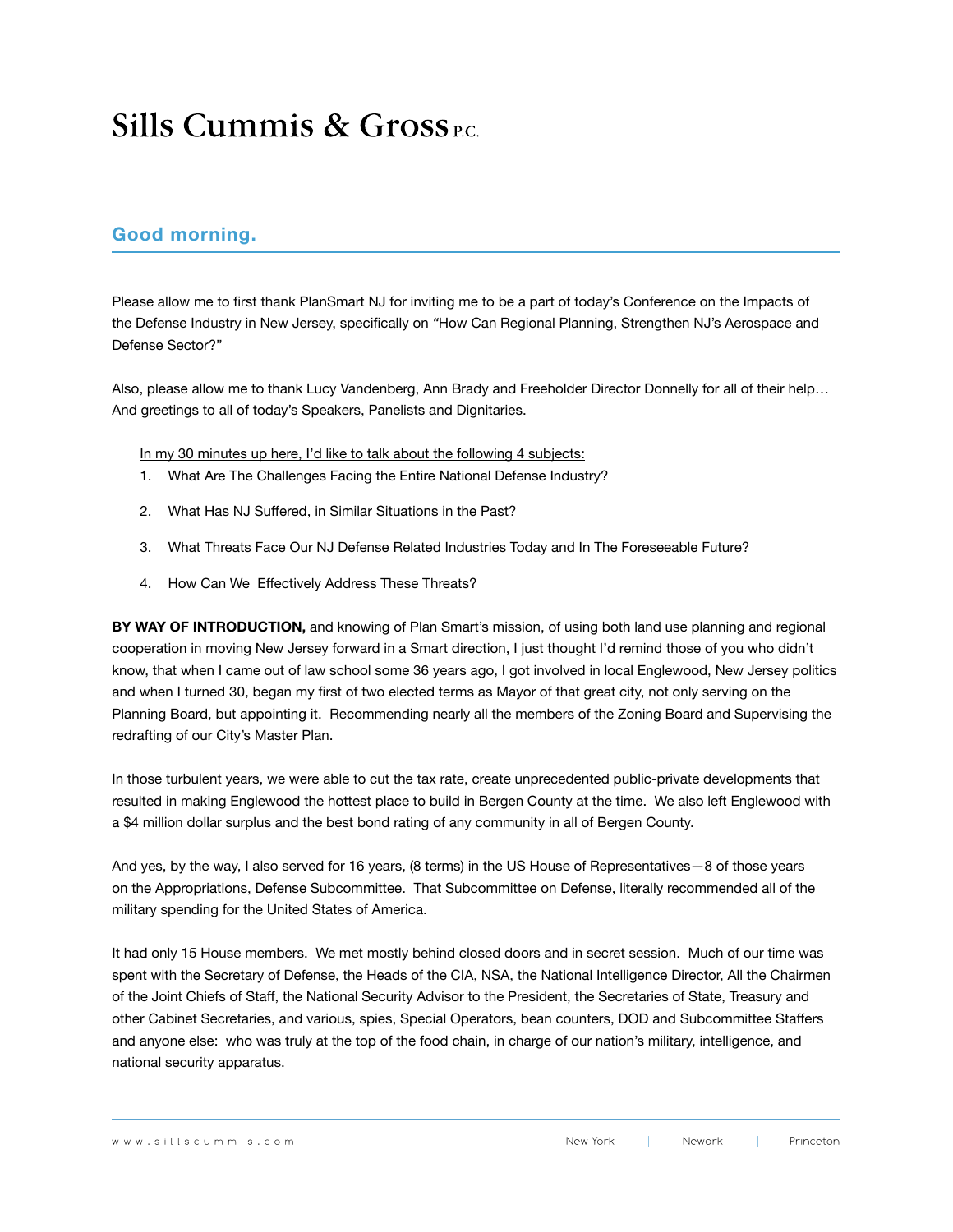Our Subcommittee traveled to far-off locations around the globe. We met with our own military and intelligence leaders in theatre, as well as with various heads of State and their intelligence and military teams in their own countries—again, 99% of the time, in closed door, secret meetings.

We operated by consensus: no Democratic or Republican talking points—the only agenda being: "How best to spend the finite taxpayer dollars we had, as effectively as possible: to maintain and strengthen the most lethal, efficient, wide-ranging, cutting-edge and powerful military force on the planet."

My 25 years engaged in these areas of public service, inform my remarks today.

**1. NOW:** The Challenges Facing the Entire National Defense Industry today: Significant cuts have been made to our Defense Budget, starting this 2013 Fiscal Year (\$54 billion dollars in FY 2013 alone), with a total of \$500 billion dollars in Defense cuts over these next 10 years. These were agreed to and included in The Budget Control Act of 2011.

You may remember the debt ceiling crisis that precipitated this. These extraordinary cuts to our Defense Budget were put in the Act to get sufficient votes in the House to allow for what had before that time been a routine vote on raising the debt ceiling to avoid default on the "full faith and credit of the United States of America."

The cuts proposed by the Budget Control Act of 2011 were intended as a **"STOP GAP"** compromise that would (a) allow for the raising of the debt ceiling; and (b) and would contain "meat axe" cuts in US Spending that, frankly, no one ever believed the Congress would not later rescind or rework. These, what some have called, "draconian cuts" of \$1.2 trillion dollars across the board (with 50% to come from Defense) were supposed to scare enough House members of both political parties, so that they would soon thereafter compromise on better, more selective spending cuts and perhaps some revenue enhancers—so as to avoid the "meat axe" approach of the Budget Control Act of 2011.

As you know, that plan didn't quite work out. There was no compromise that followed, and the Sequester has gone into effect.

Without compromise (and that does not appear likely any time soon) there will be \$1.2 trillion dollars in spending cuts over 10 years: 50% or \$500 billion of it from the Defense Budget. That does **NOT** include cuts that are also being made to the Veterans Administration, and defense-related programs in the Departments of Energy, Labor, Justice, Homeland Security and many others.

Oh, and by the way, 55% of the DOD cuts will be in acquisition, research and development…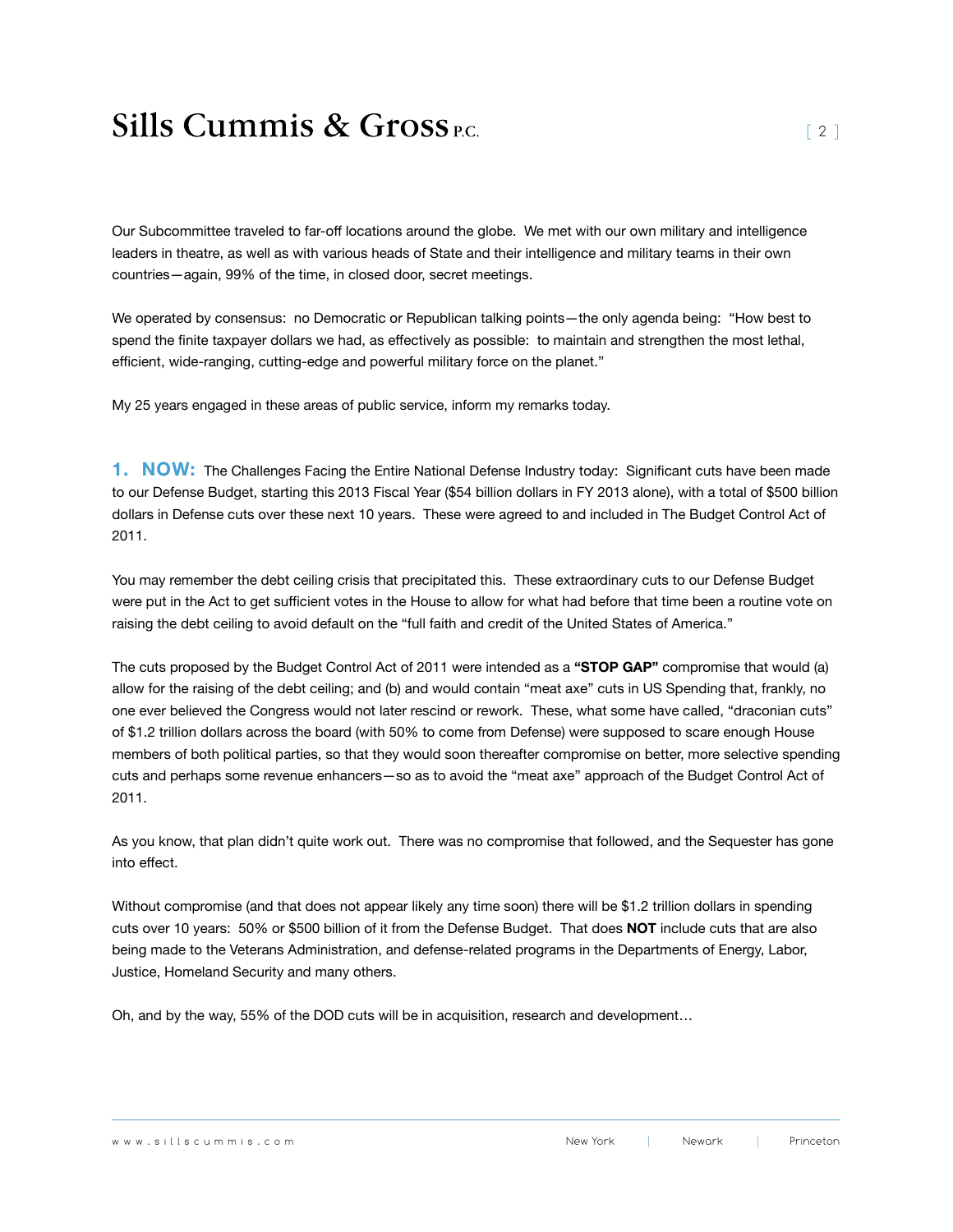According to former Defense Secretary Leon Panetta, and many others, such cuts to the Defense Budget will not have occurred, to such an extraordinary degree, since the drawdown after World War II!

(Not after the Korean War, Vietnam War, or the End of the Cold War). Oh, and by the way, the Budget Control Act of 2011 said that any savings realized from our drawdown of forces in Iraq and Afghanistan, would **NOT BE ALLOWED TO COUNT TOWARDS THE \$500 BILLION DEFENSE DEPARTMENT CUTS!!!**

What the Budget Control Act of 2011 has set in motion then, is a narrowing of our country's military options and capabilities. Think Iran, North Korea, worldwide Jihad, China, and the inevitable, unforeseen crises that will demand US military action in the future (and think of how much more we will have to do, with so much less).

Some good news, if you can call it that, is that the DOD is concerned about America's defense industrial base and has enacted S2T2: the Sector to Sector, Tier-to-Tier Reviews—where every major program review will now involve a look at the impact (of programmatic decisions made by the DOD) on an our nation's industrial base.

The bad news: many companies will experience deep cuts or elimination entirely from the Defense department budget!

And **MORE BAD NEWS:** if you thought that the massive, \$500 billion dollar cuts in defense spending were going to be a "challenge" for New Jersey and the nation's defense industry (*i.e.* competing for a slice of the much-smaller pie of defense-related dollars), think about "Legacy Costs!"

**"LEGACY COSTS":** The costs of caring for the Americans wounded in Iraq and Afghanistan—veterans (those with physical wounds, as well as those suffering from post-traumatic stress disorder and a wide variety of brain or other injuries).

Considering that there were 2 1/2 million American Servicemen and women who served in Iraq and Afghanistan. And, given the high numbers of wounded and those suffering the afflictions I just mentioned, you see even further strain on a shrinking defense budget, and defense-related budgets. Add to that the cost of the Iraq & Afghanistan GI bill, the noble and important costs of providing financial assistance to the survivors of the thousands of fallen US Servicemen and women; and the enormous costs to replace so much of the military equipment that has been worn out from service in Iraq and Afghanistan) and you see how difficult an environment the defense industry faces this year and over these entire next 10 years!

#### **2. Which brings me to what happened to New Jersey the last time**

**something draconian happened in the defense sector:** The 2005 Base Realignment and Closure Commission, (the "BRAC") which saved some of our treasured military installations in New Jersey (and preserved their missions)….but closed Fort Monmouth!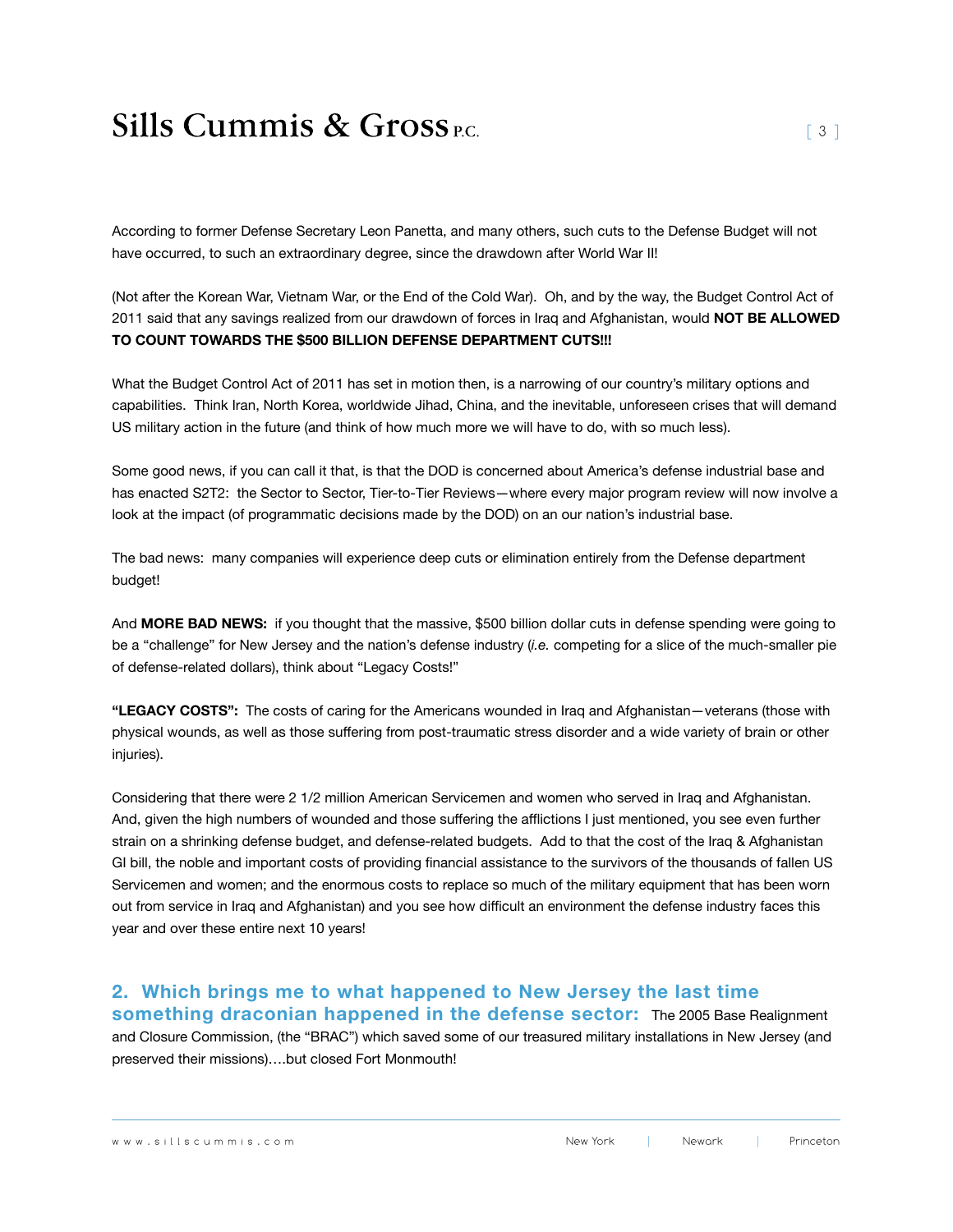As many of you know all too well, the 2005 Base Realignment and Closure recommended closing 22 major United States military bases and the "realignment" of 33 others. In September 2005, President George W. Bush approved the BRAC Commission's recommendations, leaving the fate of the bases in question to the United States Congress.

And while the House of Representatives took up a Resolution to disapprove the BRAC, it failed by a large margin. And so the Secretary of Defense began implementation of BRAC in September 2007 and completed it in September 2011.

As a result, and despite Herculean efforts by the entire New Jersey Congressional Delegation, and many in this room, Fort Monmouth was closed!

The DOD estimated that the closure of Fort Monmouth would cause the loss of 9,737 NJ jobs between 2006 and 2011, leading to close to a 1% increase in New Jersey's unemployment. On the other hand, THE DOD said, it had calculated that the Fort Monmouth closure and other changes would **SAVE** the DOD about \$1 billion "in the long run."

However, in June 2007, an investigation by the Asbury Park Press revealed that the projected cost of closing Fort Monmouth and moving its research functions to Aberdeen, Maryland, had doubled from \$780 million to \$1.5 billion—(that's half of DOD's projected savings from the Fort Monmouth closing!). Add to that the \$3.3 billion loss to New Jersey's economy, and you have to seriously wonder whether the DOD's "savings" from closing Fort Monmouth were worth the enormous costs to the State of New Jersey, and, was that the best move for the Pentagon and for the good of the nation?

Of course, we were heartened that in 2005, New Jersey managed to save certain facilities and operations at McGuire Air Force Base, Fort Dix and The Naval Engineering Station at Lakehurst. (I would venture to guess that this happened with the strong support of many of the people gathered here in this room—as well as our Congressional Delegation). And now, as many here know, McGuire Air Force Base, Fort Dix and Naval Engineering Station Lakehurst, which together occupy 42,000 acres in New Jersey, are now known as Joint Base McGuire-Dix-Lakehurst—the nation's only tri-service joint base.

**3. OK …So if you thought the 2005 BRAC decision was awful for New Jersey, and that the massive \$500 billion dollars in defense spending cuts, (along with the "Legacy Costs" of Iraq and Afghanistan) pose a real threat to New Jersey's defense-related industries:** Consider this **LATEST AND MOST PROFOUND THREAT TO THE NEW JERSEY DEFENSE-RELATED INDUSTRIES**—**THERE IS LIKELY TO BE ANOTHER BASE REALIGNMENT AND**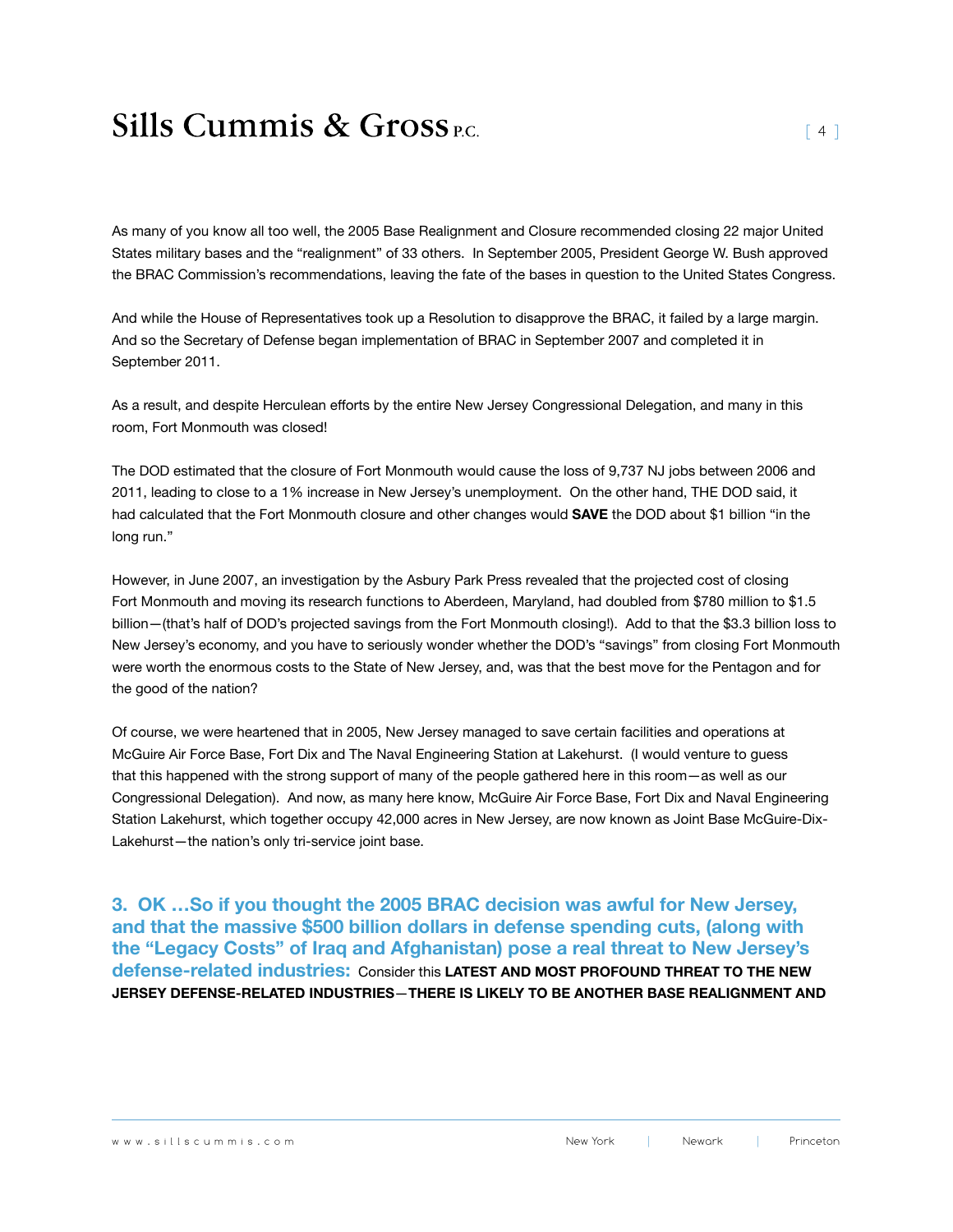**CLOSING COMMISSION** (A NEW BRAC) and it will threaten New Jersey's last remaining major military installations at:

- − Picatinny Arsenal;
- − Earle Naval Base; and
- − The Mega Base!

This latest round of base closures and realignments has just been recommended by the Pentagon and President Obama—**THIS YEAR,** just as President George W. Bush and his Pentagon recommended the last BRAC in 2005.

Just a few weeks ago, on May 15th, Katherine Hammack, the Assistant Secretary of the Army for Installations, Energy and Environment, spoke before the Senate Appropriations Committee and said the Army **NEEDS** another round of Base Realignment and Closure.

And just a month earlier, Defense Secretary Hagel, in citing the need to do more with less, announced that he and the Joint Chiefs of Staff were requesting a new round of base realignments and closures to be authorized for 2015.

(Having said this, the President has also offered a Grand Bargain Budget deal that would avoid the worst impacts of the Sequester. House Republicans have their version too). But such a Grand Bargain has **NOT** been achieved by the House, Senate and White House—and virtually no one is predicting the end of the Sequester cuts to Defense now, soon, if ever).

And while you may have noticed that the House Armed Services Committee just passed a National Defense Authorization Act for Fiscal Year 2014 that **FORBADE** the expenditure of any dollars on a new round of BRAC—we know that BRAC gives the Administration and the Congress a lot of savings (that they can't or won't otherwise achieve). So, like every BRAC proposed since 1988, this latest "Obama" BRAC, if you will, is likely to be approved sometime in the near future.

**4. Here we are:** the threats are (1) A decreasing Defense department budget and decision defense-related budgets in other departments; (2) "Legacy Costs" from the Iraq and Afghanistan wars; and (3) A New round of Base Realignments and Closures.

#### **WHAT TO DO?**

Well, firstly when it comes to what I believe will be the inevitable next round of BRAC, we need to renew the kind of shared sense of purpose the entire State had in trying to save Ft. Monmouth—but to do so differently: we need to better organize, better strategize and better mobilize—and to do so, now!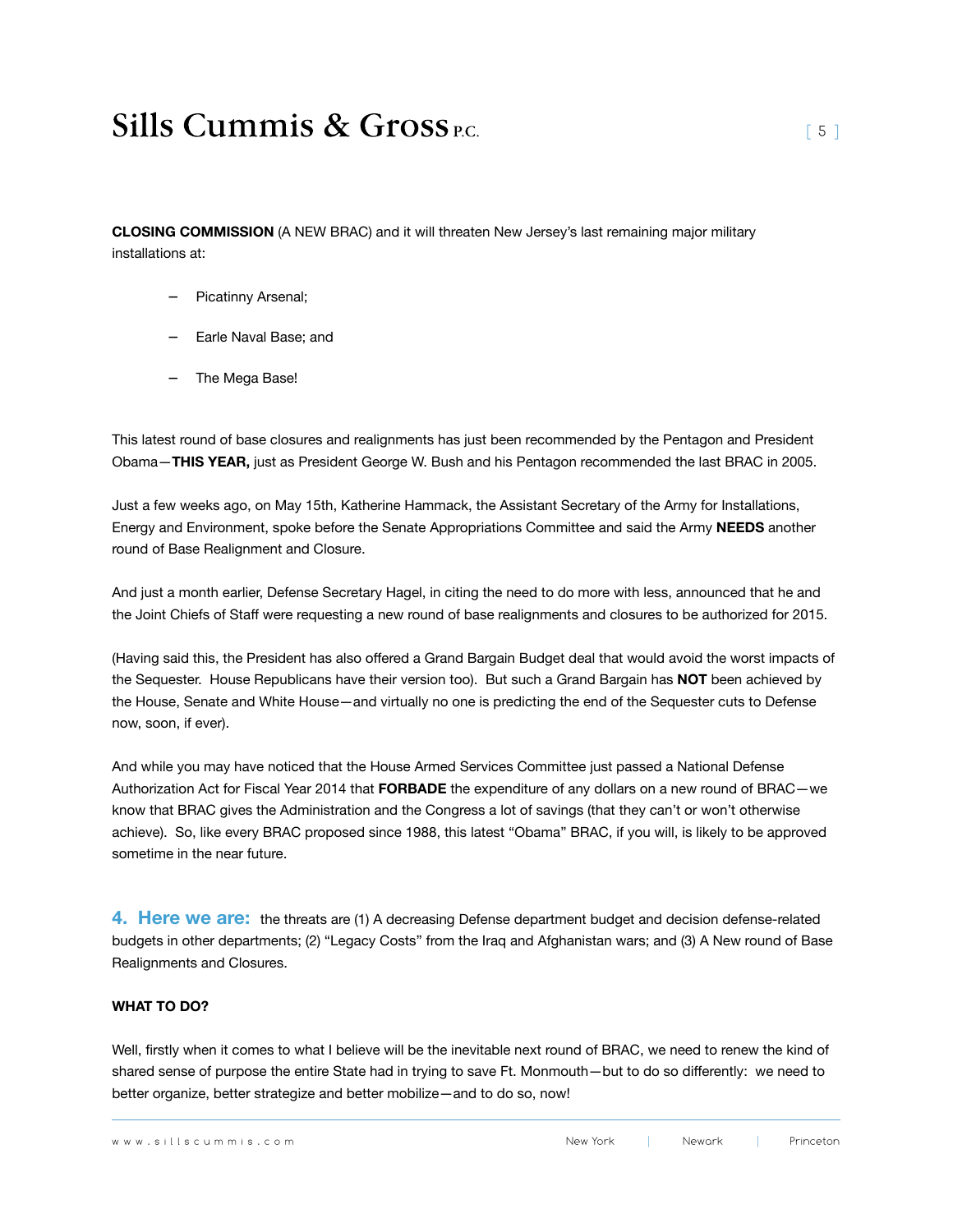Other states and communities across the country are **ALREADY** hiring experts with experience in Washington (and with the Pentagon), to help them build the case for **THEIR** local installations and defense related industries. And I would strongly assert that New Jersey should be doing the same—**NOW!**

I am advised that neither Governor Christie, the New Jersey State Legislature, PlanSmart NJ nor any other group has hired such firms or individuals.

Yes, we are blessed to have a very very capable set of Congressmen and Senators, and they are going to work like hell to make sure our state's interests are protected. But, given the stakes, and given the track record of others around the country, **NEW JERSEY** will need to give our Congressional delegation much more help!

That means having lobbyists, government relations experts, those with experience in dealing with Congress and the Pentagon, get involved **NOW** and **CONTINUOUSLY** in not only learning what new **MISSIONS** the Defense Department is going to prioritize, but to also help New Jersey's remaining bases and Defense-related businesses, adapt their own missions to reflect the changing priorities of the Pentagon and thus to remain important to the Pentagon.

New Jersey's military bases and defense industries, especially our smaller firms, do not have the luxury of waiting to read about the changing of the DOD's missions and priorities in the press—they need to have their agents working "on the ground" now, and in the foreseeable future, to learn when these new missions and priorities are **FIRST** being discussed—and years' before budgetary impacts will be felt. This is a zero sum game: New Jersey's defense firms don't-want to be surprised and told in the future that their work and products no longer can be afforded within the financially-limited DOD budget and constrained priorities.

In addition to those regional and state governmental efforts to get more help in DC, to protect our existing bases and defense related firms, the defense industry **ITSELF**—should **NOW** take action to identify what will make **THEIR FIRMS** survive.

For example, you must know that many New Jersey companies are now involved in creating various components for drones. What you **MAY NOT KNOW,** is that these firms and everyone will be effected by the regulations and legislation that are being drafted **RIGHT NOW** in Washington, concerning Drones. Regulations and legislation about where domestic drones can fly, at what altitude, at what time of the day or night, what kinds of approvals will be required, and who'll have priority in a tight airspace: the weather drones, traffic drones, sheriff's dept. drones, homeland security drones, and drones whose roles we can't even imagine now. Who will be granted priority in America's skies? Like it or not, there will be more Drones flying over the USA, in most if not all states, as the years go on. New Jersey and its defense-related firms should be all over the FAA and Congress on this subject **RIGHT NOW**—as the regulations and legislation are being drafted.

We can also make an effort—right now, and I know that some of this is beginning, to encourage some of New Jersey's finest educational institutions (such as Stevens Institute, NJIT, Rutgers and Richard Stockton, to name a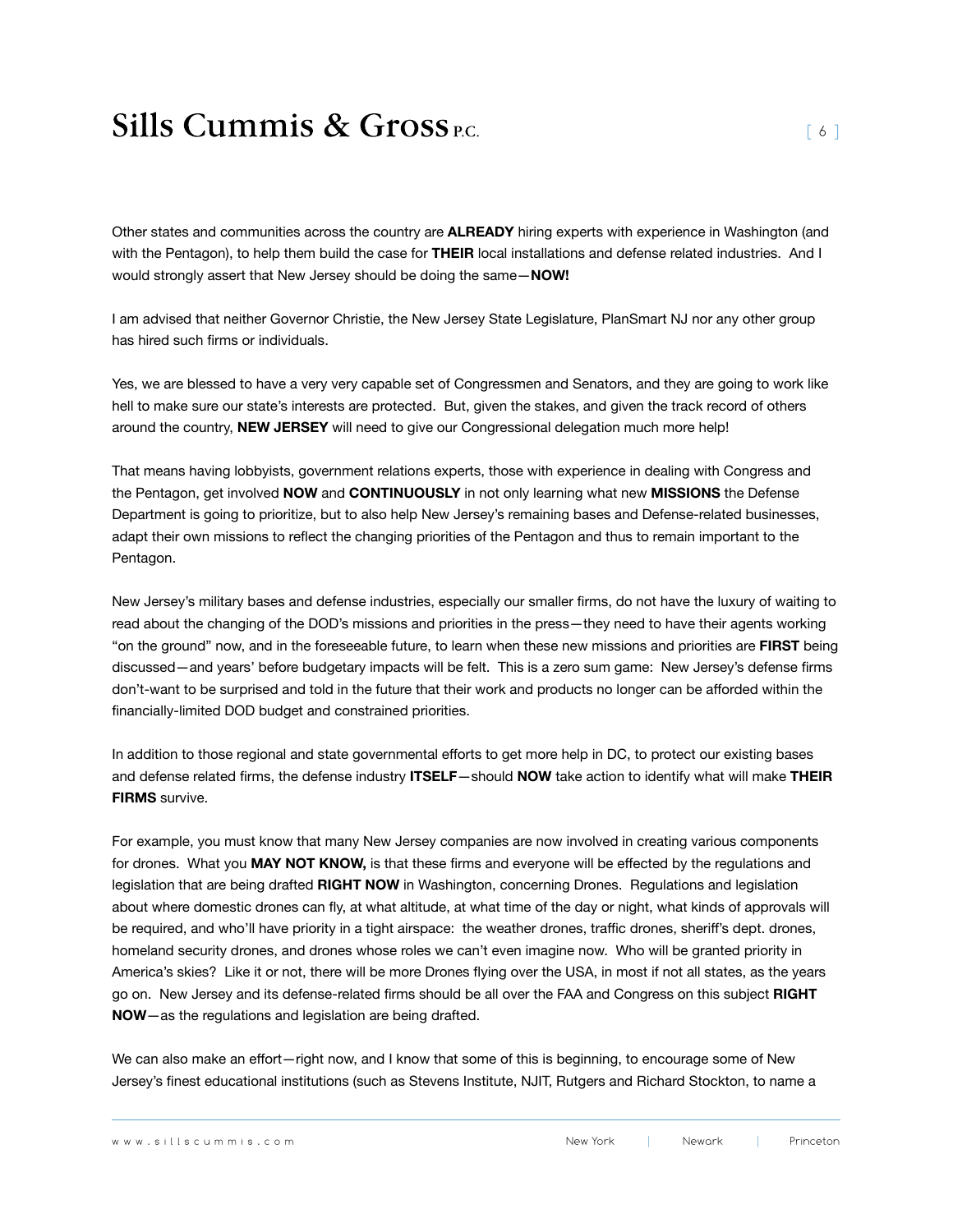few) to pursue (with State and private help) research and development into new Drone technology and applications

The **MAJOR** piece of good news in this area, that should concern drone-makers, drone component part makers and researchers……Actually the proper term now is not **"DRONES"**, but "Unmanned Aerial Systems" (UASs) — (I was told that "Drone" connotes assassinations and death)—and thus will no longer be used in legislation or polite conversation (whenever possible).

This good news for New Jersey Drone community, and all our bases and defense-related industries, is that New Jersey has just submitted its application to be one of six UAS Test Sites in the nation.

That effort, under the Governor's direction and with the full cooperation and support of Congressman Lobiondo, Chairman of the House Transportation Subcommittee on Aviation, is well underway—with the FAA expected to make a decision on New Jersey's proposal by the end of the year.

Frankly, it seems like a "no-brainer" to give New Jersey one of those six UAS sites.

After all, we have the FAA's Hughes Technical Center in Atlantic County, that sits on 5,000 acres, just 10 miles west of Atlantic City. It is the premier aviation research and development, **AND** test and evaluation facility **IN THE WORLD!** It owns the Atlantic City Airport property, and, among many other remarkable functions, responsibilities and facilities, it is the **HUGHES TECHNICAL CENTER** which is charged with shaping the Next Generation Air Transportation System for the **entire** United States of America. And, in that role, **Hughes** will be directly responsible for, among other things, **INTEGRATING UASs, (DRONES), INTO OUR NATIONAL AIRSPACE!**

Hopefully, the quality of our application—and the synergy with Hughes Technical Center—along with the support of **MANY,** will get New Jersey 1 of those 6 UAS/Drone Campuses!

Finally, two last pieces of good news: one after many years' of effort, there are now some positive signs of progress on realizing an Aviation Research Park on 55 acres on the Hughes Technical Center property.

Also, the word "Aviation" has now been included in the New Jersey Economic Opportunity Act of 2013 which my law partner Ted Zangari had a major hand in drafting and who will be talking about it later today. This new law will allow for state tax and other incentives to be used for "Aviation"-related enterprises.

#### **CONCLUSION**

Well, I've done my best to try to give you a sense of the MAGNITUDE of the challenges facing New Jersey's bases and defense-related industries—but I also hope I've helped show how we are making some progress and that there is some hope for the future. **BUT, WE NEED TO BE DOING A GREAT DEAL MORE**—to help our military bases and defense-related industries, not only survive, but prosper.